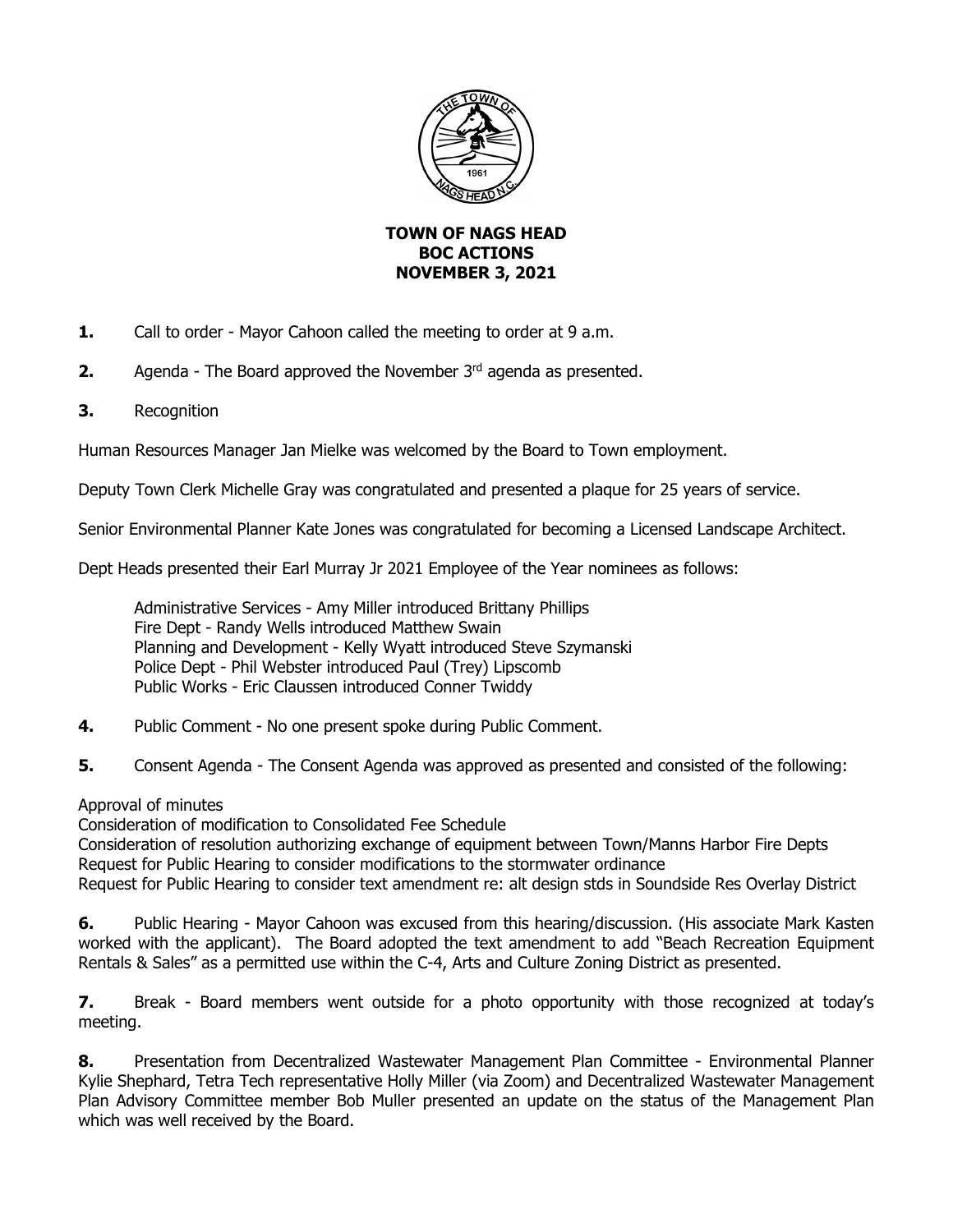**9.** Public Hearing - The Board adopted the text amendment to the Unified Development Ordinance allowing temporary accommodations for outdoor dining.

**10.** Update from Planning Director - Interim Director Wyatt presented her monthly Planning Dept update for Board review. She highlighted specific items for the Board: A review of residential stormwater regulations (on today's consent agenda as a Request for Public Hearing). Another item for discussion with the Board is from the Planning Board meeting re: a request from engineer Jay Overton concerning alternative design standards in the Soundside Residential Overlay District. The proposal would allow land disturbing activities to occur on up to 70% of the total lot area of a property. Mayor Cahoon confirmed with Ms. Wyatt that she is asking for Board input on Fill and Lots with unique topography; Board members commented that Fill should not injure neighboring Lots.

Mayor Cahoon confirmed that the Board would be considering these items during the two Public Hearings scheduled for the December  $1<sup>st</sup>$  Board meeting and would provide guidance at that time.

11. Site Plan - The Board passed a motion to approve the site plan as submitted by Tom and Donna Haddon at 3620 S Old Nags Head Woods Road for the removal of trees with a caliper of 16 inches or greater as required within the SED-80 Special Environmental District.

**12.** Update on sidewalk/crosswalk projects - Sidewalk projects - Board members concurred with Town Engineer David Ryan's update re: sidewalk projects (E Bonnett/W Barnes/Seachase) and asked that the property owners be made aware of the scheduled sidewalk construction projects ahead of time.

Crosswalk projects - Board members concurred with Public Works Director Eric Claussen's update re: crosswalk projects - He indicated that staff is to meet with NCDOT within the next two weeks to review two traffic studies (US158/Gray Eagle and NC12/SOOIR) as well as the reimbursement agreement for the lighted pedestrian pushbutton sign at Seachase/SVDT and to ask NCDOT to proceed with the advanced pedestrian features (crosswalk treatments) as previously presented to the Board. Director Claussen said that he will emphasize the importance of expediting the agreement process so work is completed, hopefully, by March 2022. Director Claussen was also aware of the S Nags Head (June St) crosswalk striping mis-match and will have NCDOT fix.

**13.** Speed limit on Seachase Drive - Public Works Director Claussen would like to see a speed study done just to understand the traffic on this road; Comr. Renée Cahoon agreed but said that timing is not correct as it needs to be done during the summer season but that it could be done at Thanksgiving and at Christmas. The Board adopted the ordinance amending the Traffic Control Map as presented – modifying the speed limit from 25 to 20 MPH.

14. From October 6<sup>th</sup> Board meeting - The Board appointed Alice Coffey as a regular member of the Board of Adjustment. Mayor Pro Tem Siers said he believes that there is one person serving on three separate Town Boards/Committees. Staff is to check on this and locate any policy or past practice, and to bring forward any duplicates on current Boards/Committees for discussion at the December Board meeting.

## **15.** Committee Reports:

Comr. Fuller – DCTB – he had asked for full grants for the Town's beach access requests – he encouraged all to look at the Soundside boardwalk plan which is moving forward rapidly and includes the Harvey site.

Comr. Brinkley - Jennette's Pier Advisory Committee met on October 27<sup>th</sup> - they are going to request appropriation from the General Assembly in order to better perform maintenance at the Pier to include on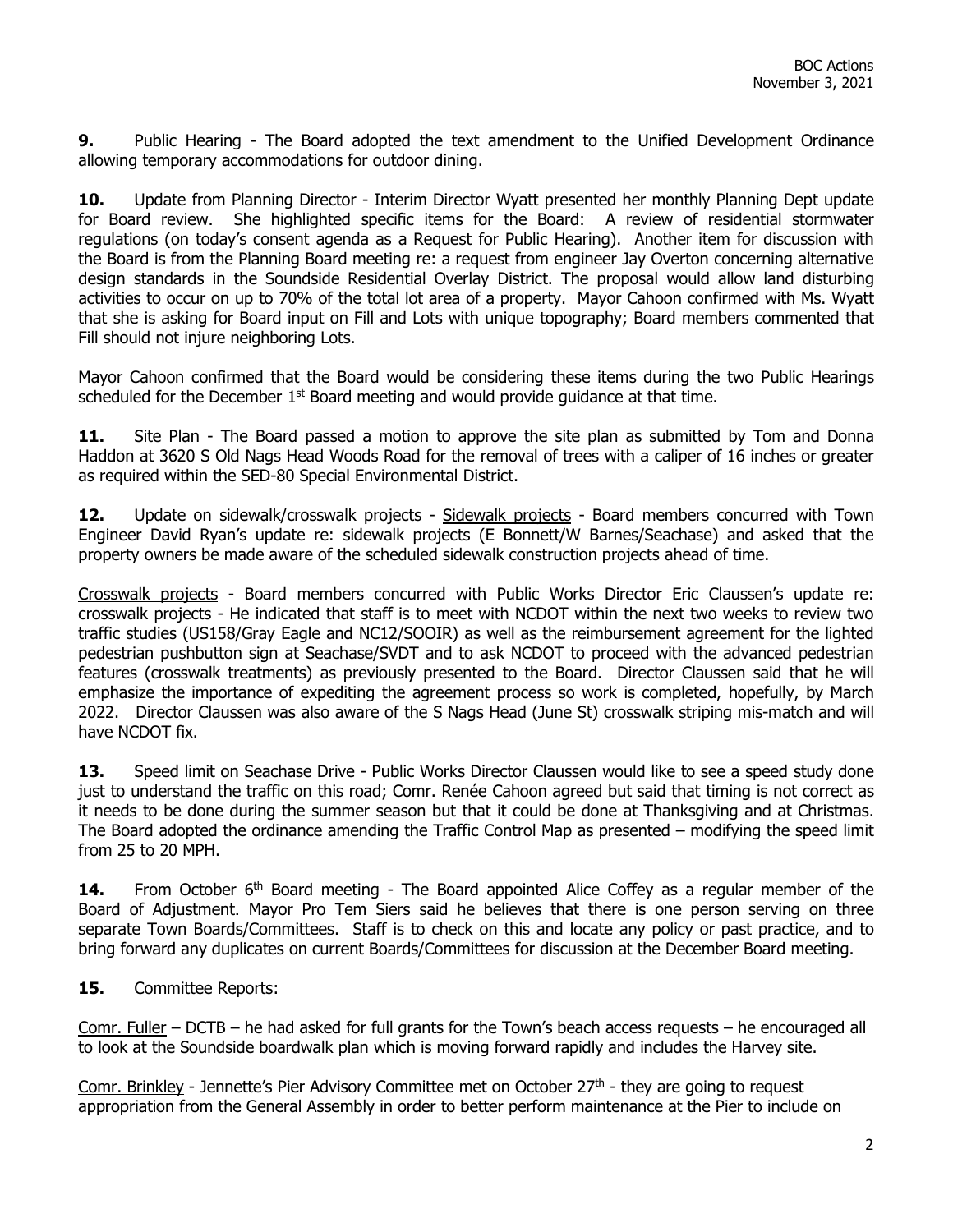their restrooms. Comr. Brinkley also noted that the national competition Waves To Water is scheduled for April 2022 at the Pier.

Mayor Cahoon - North Carolina Beach, Inlet and Waterway Association - Mayor Cahoon will be attending the NCBIWA Conference Thursday and Friday of this week.

Comr. Renée Cahoon - Current TV/Gov-Ed – She reported that there is an opening available with the resignation of Skip Wallace.

Mayor Pro Tem Siers - He has been working with builders and staff on an updated stormwater ordinance - to be presented next month.

Mayor Cahoon - Environmental Lawsuit - Mayor Cahoon reported to the Board concerning a lawsuit filed against the Corps re: dredging in the summer in the southern part of the State. Mayor Cahoon noted that he wrote to Congressmen Burr and Tillis with information that the Town dredges in the summer out of necessity and that many efforts are put into place in order to protect wildlife.

**16.** Post-Dorian Beach Nourishment Project - A report was provided on the recent bid opening; at the December 1<sup>st</sup> Board meeting Engineer David Ryan will return with a request for the Board to approve the Notice of Award for the recommended contractor (Great Lakes Dredge and Dock) and for authorization for the Town Manager to execute the construction contract. Bryan Joyner of Moffat & Nichol provided additional details of the three bids that were received.

**17.** Recess/Reconvene - The Board recessed for lunch at 12:08 p.m. and reconvened at 1:30 pm.

**18.** Annual Beach Condition Survey Report - Bryan Joyner of Moffat & Nichol presented the Annual Beach Condition Survey Report.

19. Town Manager Garman - Project Updates

a. "One Water" Plan Framework – Town Engineer David Ryan presented information concerning the "One Water" program which evaluates interconnected resources via a holistic approach; it develops a mindset that all water has value. He explained that this is a first look at this initiative.

b. Review of Water Distribution System Standard Specs - The Board approved the Water Distribution System Standard Specifications as presented.

c. Multi-use path ordinance discussion - Town Manager Garman feels that the Town's multi-use path ordinance needs to be updated with new definitions to include electric bicycles. Board members discussed hazards on both the path and the Beach Road. Director Claussen explained that he will present specifics to mitigate these and other issues at the December Board meeting.

d. Beach driving and Utility Terrain Vehicles - The Board passed a motion to adopt the ordinance amending the Beach Driving Ordinance re: Utility Terrain Vehicles as presented.

e. Memorial Avenue improvements - The Board passed a motion to award Hatchell Concrete the contract for the Memorial Avenue improvements in an amount not to exceed \$356,480, to authorize Alt  $#1$ and to authorize the Town Manager to execute the contract.

f. Strategic Plan – The Board passed a motion to approve the Strategic Plan as presented.